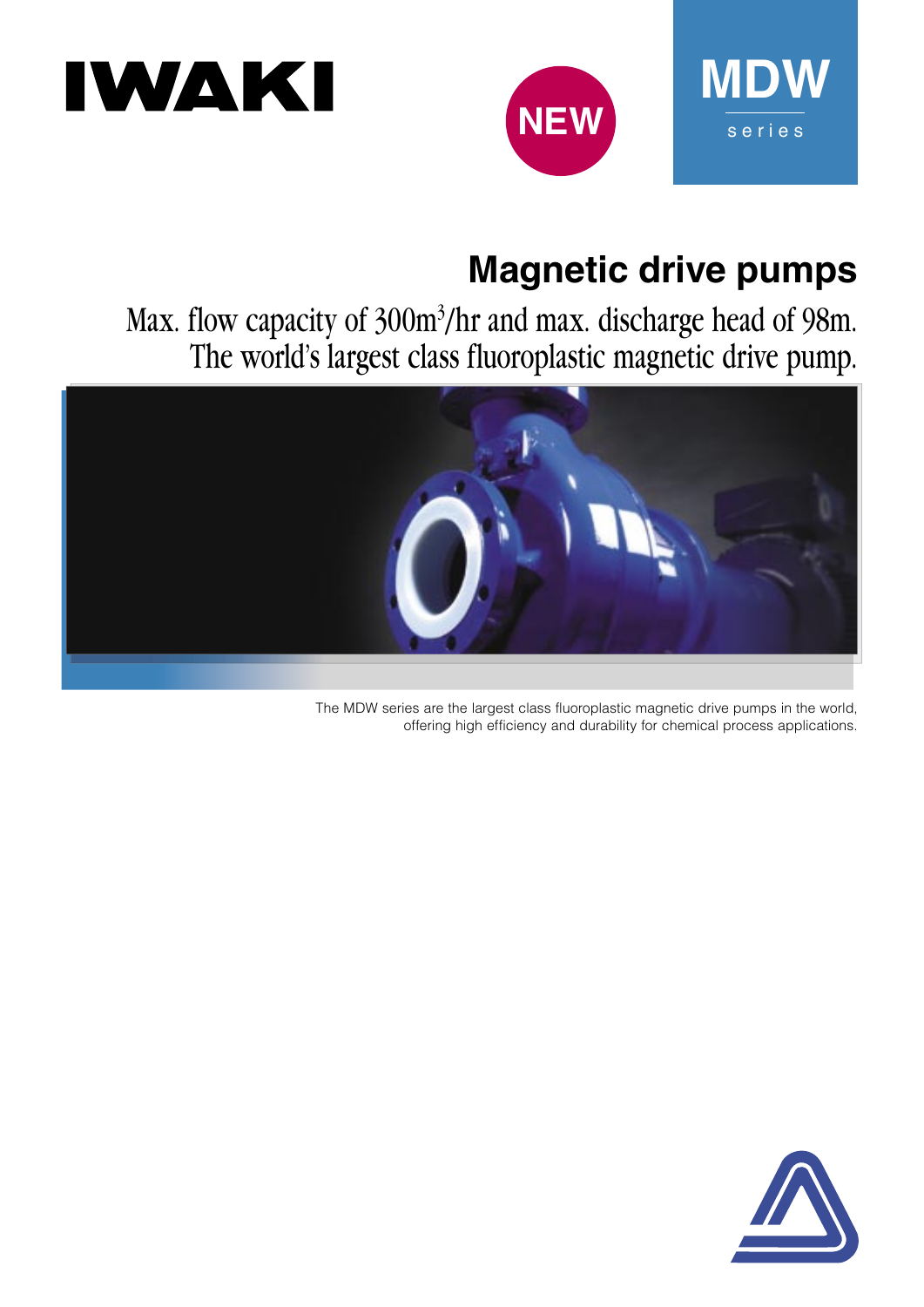# Max. flow capacity of 300m<sup>3</sup>/hr and max. discharge head of 98m. The world's largest class fluoroplastic magnetic drive pump.

The MDW series are the largest class fluoroplastic magnetic drive pumps in the world, offering high efficiency and durability **for chemical process applications. Using larger motors for even higher output, the MDW series opens up performance potential in previously unexplored areas.**

#### **Application example**

- **Chemical transfer between supply tanks and through chemical process equipment.**
- **Chemical recirculation for filtration and heat exchange applications.**
- **Scrubber liquid recirculation.**
- **Replacements for conventional sealed pumps.**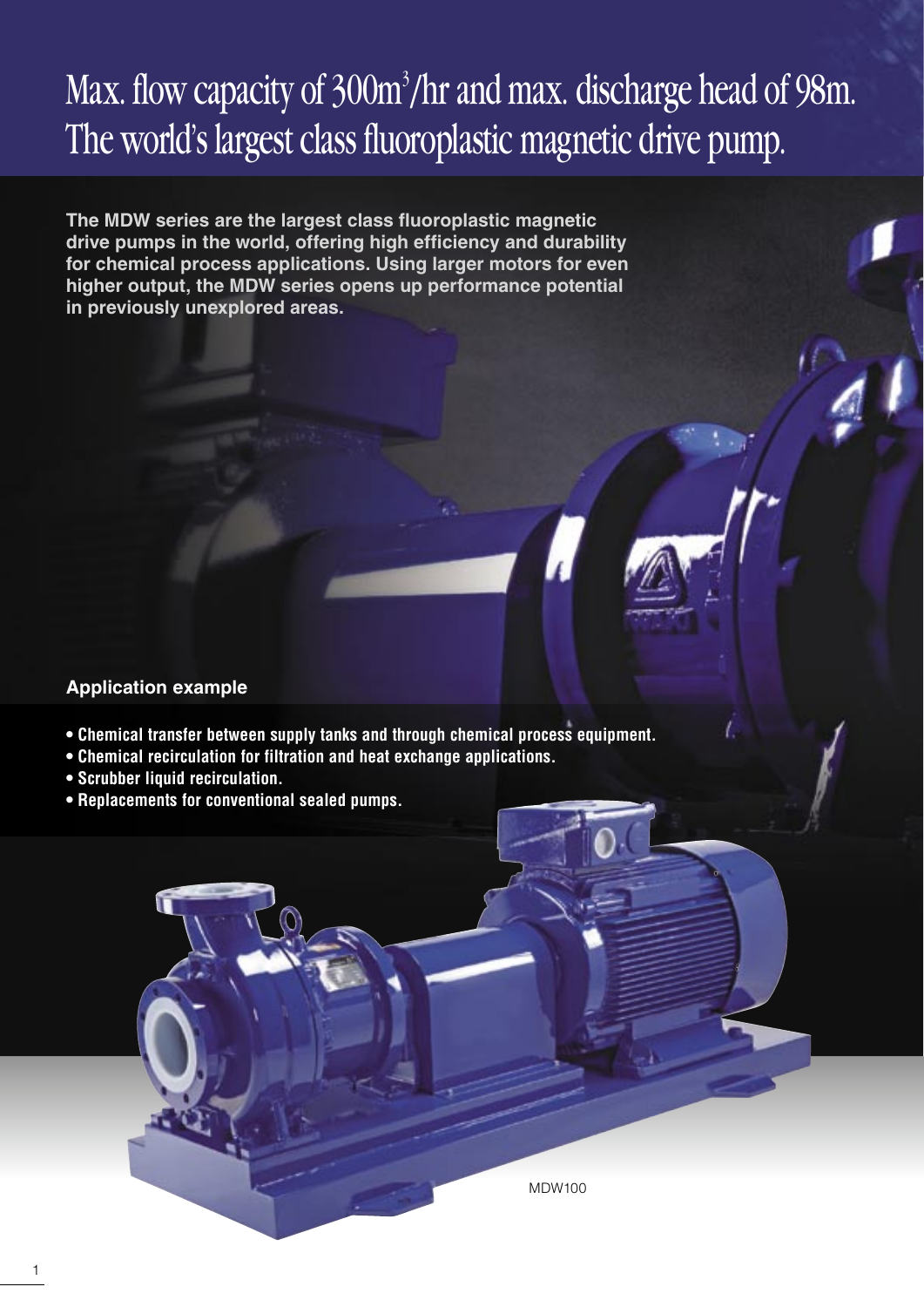



#### High discharge capacity, High head and high efficiency

The heavy-duty MDW is capable of a maximum discharge capacity of 300m<sup>3</sup>/hr and max. discharge head of 98m, enabling applications in previously unexplored areas with a wide range of liquid specific gravities.

#### **Highly chemically resistant**

Fluoroplastic and fine ceramic wetted parts offer high resistance to virtually every industrial chemical, irrespective of concentration.

#### **Robust structure**

Use of the high strength ductile cast iron external armour is mandatory for heavy duty chemical process applications. High casing pressure resistance is achieved with a unique rear casing design preventing stress concentration and incorporating a triple-layer structure (PAT). A special metal shaft is used on the MDW to withstand high radial forces and allow continuous extended operation even under harsh service conditions.



#### **Back pullout system**

The back pullout system allows easy maintenance and inspection without removing pipework. Integrated components and a sealed rear casing support structure enable motor removal safely without chemical leakage.

#### **ISO compliant**

The MDW is dimensionally compliant with the international standard (ISO2858, 3661) and is interchangeable with conventional sealed centrifugal pumps.



### **Performance curves**

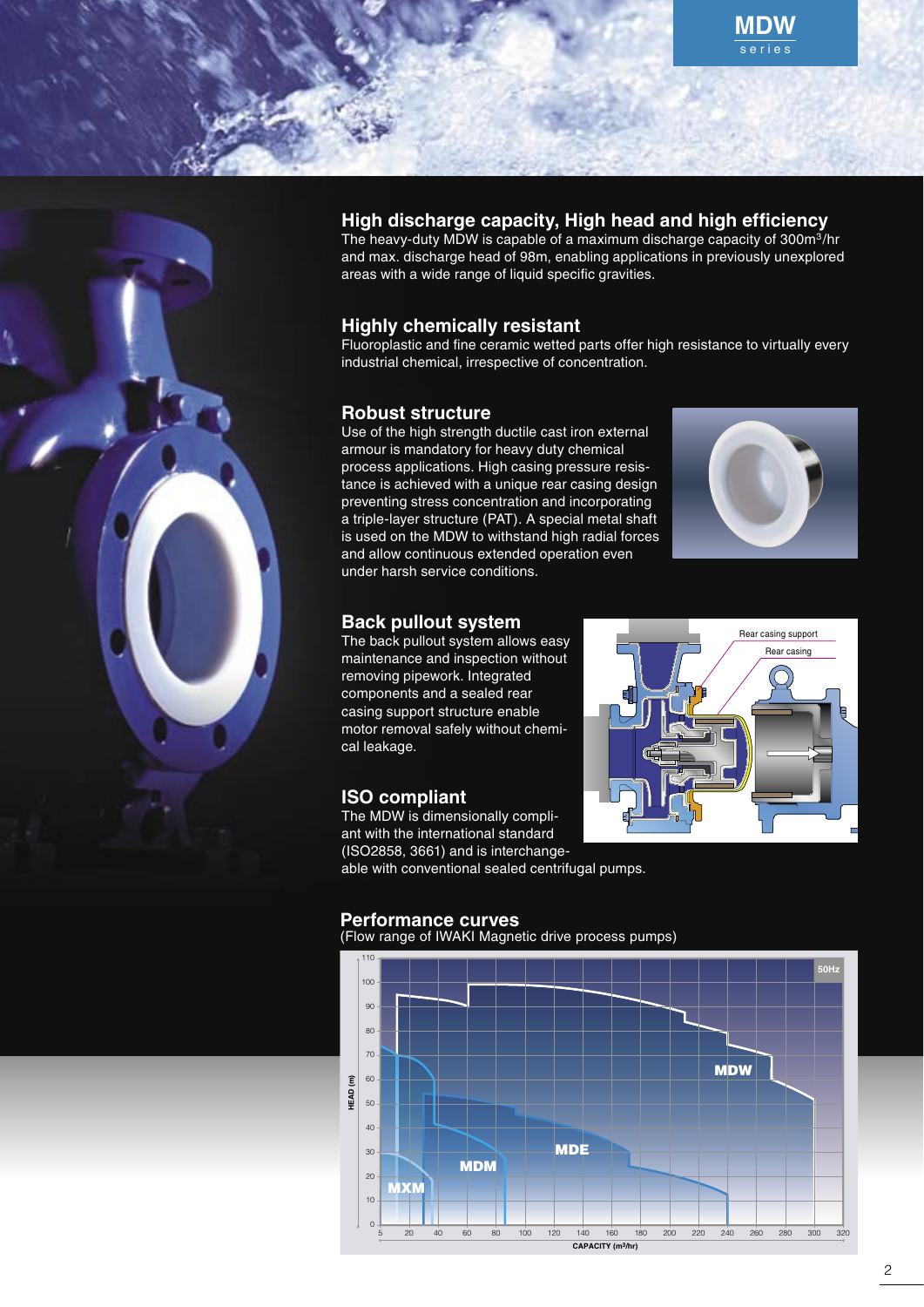### Construction



#### **Wet-end materials**

| Part number    | Part name      | <b>MDW50</b>                 | MDW80, 100 |  |  |  |  |  |
|----------------|----------------|------------------------------|------------|--|--|--|--|--|
|                | Front casing   | <b>PFA</b><br><b>ETFE</b>    |            |  |  |  |  |  |
| $\overline{2}$ | Impeller       | <b>PFA</b><br><b>CFRETFE</b> |            |  |  |  |  |  |
| 3              | Rear casing    | <b>PFA</b>                   |            |  |  |  |  |  |
| 4              | Split plate    |                              | <b>PFA</b> |  |  |  |  |  |
| 5              | Magnet capsule | <b>PFA</b>                   |            |  |  |  |  |  |
| 6              | Bearing        | <b>SiC</b>                   |            |  |  |  |  |  |
|                | Sleeve         | <b>SiC</b>                   |            |  |  |  |  |  |
| 8              | Gasket         | <b>PTFE</b>                  |            |  |  |  |  |  |
| 9              | $O$ -ring      | Kalrez <sup>®</sup>          |            |  |  |  |  |  |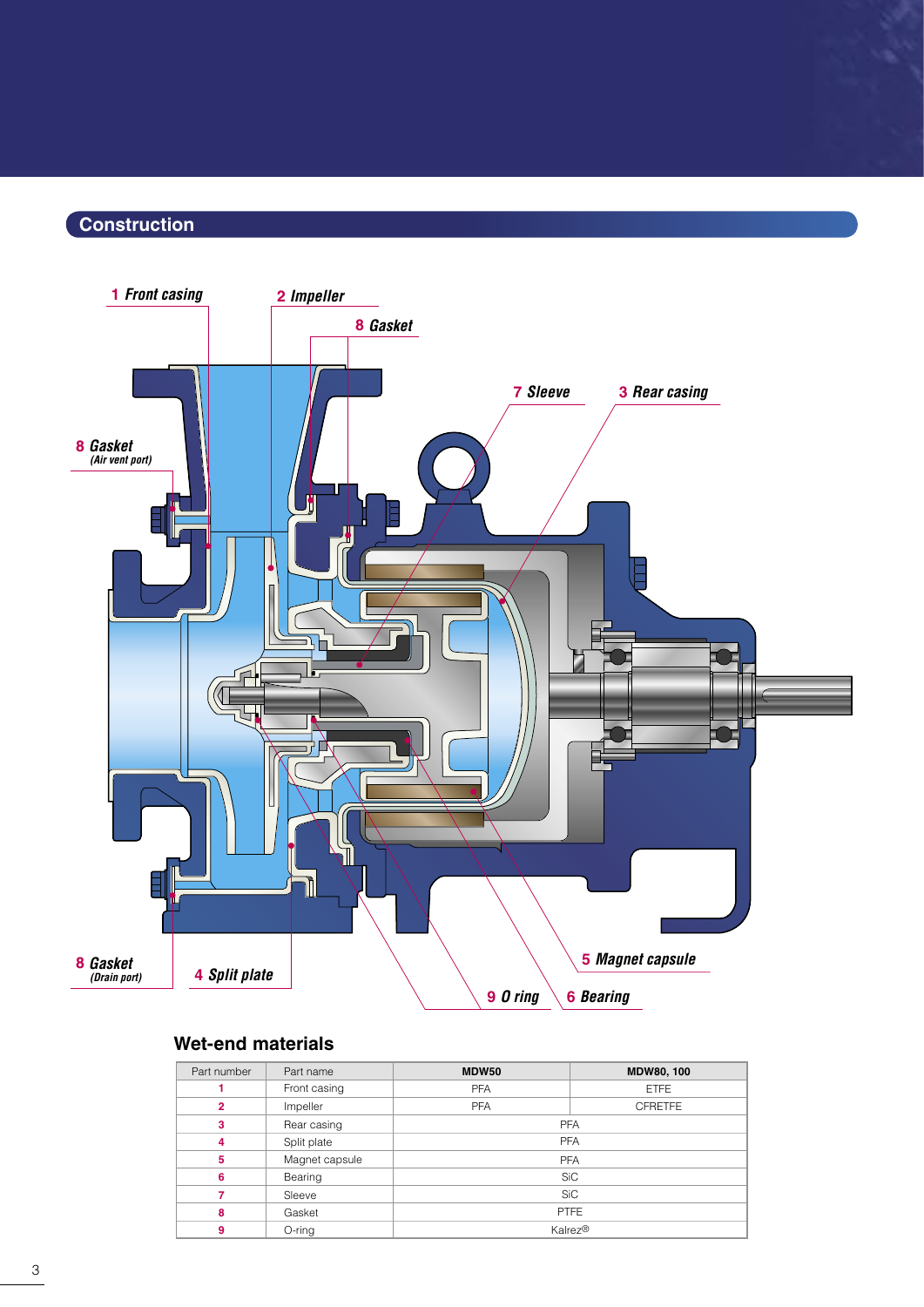



## **Specification**

| Model         | Pump size<br>Suction X Discharge | Nominal<br>Impeller<br>size | Capacity<br>$m^3/hr$<br>(L/min) | Head<br>m | Motor<br>kW |                          |  |
|---------------|----------------------------------|-----------------------------|---------------------------------|-----------|-------------|--------------------------|--|
| <b>MDW50</b>  | 80mm X 50mm                      | 250                         | 50<br>(833)                     | 80        | 2P          | 22, 30, 37, 45, 55, 75   |  |
|               |                                  | 260                         | 25<br>(417)                     | 21        | 4P          | 11, 15, 18.5, 22, 30, 37 |  |
| MDW80         | 125mm X 80mm                     | 250                         | 160<br>(2667)                   | 80        | 2P          | 37, 45, 55, 75           |  |
|               |                                  | 255                         | 80<br>(1333)                    | 23        | 4P          | 11, 15, 18.5, 22, 30, 37 |  |
| <b>MDW100</b> | 125mm X 100mm                    | 200                         | 200<br>(3333)                   | 50        | 2P          | 37, 45, 55, 75           |  |
|               |                                  | 235                         | 100<br>(1667)                   | 21        | 4P          | 11, 15, 18.5, 22, 30, 37 |  |

#### **Common specification**

| Temperature range of liquid handled | MDW80/100: -10 to 105°C, MDW50: -10 to 120°C |  |  |  |
|-------------------------------------|----------------------------------------------|--|--|--|
| Maximum operating pressure          | I 6MPa                                       |  |  |  |
| Motor                               | Foot mounted type motor                      |  |  |  |

**MDW**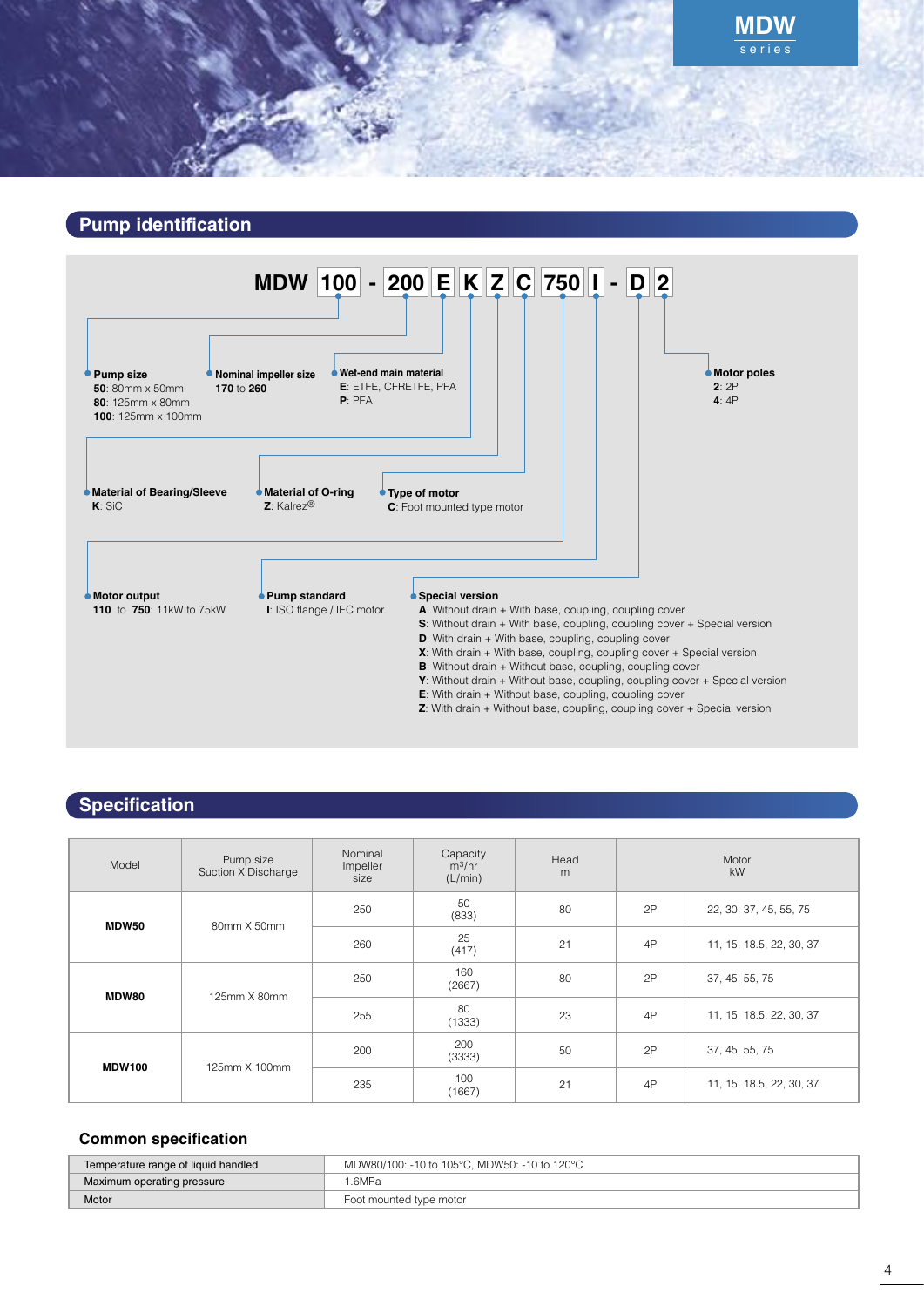#### Performance curves (50Hz)

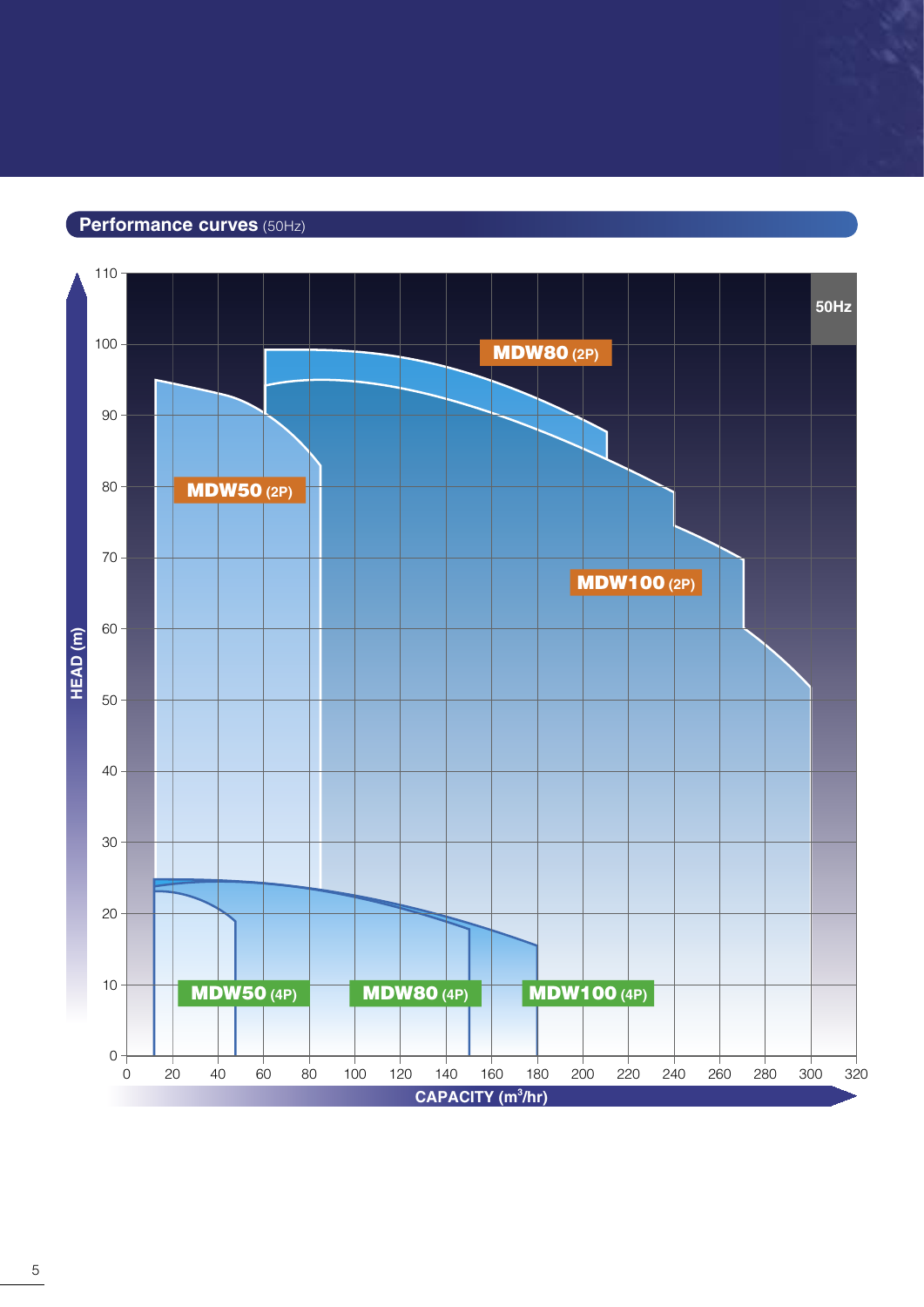**MDW** 

### Dimension (mm)

**MDW50** 

 $h2$  $h<sup>1</sup>$ ਨਾਂਠ W



#### **MDW80**





#### **MDW100**





|               | W          |       |       |            |            | d   |            | v  |     |     |            |     |     | h2  |     |    |     | m |
|---------------|------------|-------|-------|------------|------------|-----|------------|----|-----|-----|------------|-----|-----|-----|-----|----|-----|---|
| <b>MDW50</b>  | 32C        | (405) | (625) | 50mm dia.  | 80mm dia.  | 125 | <b>500</b> | 80 | 370 | 95  | 125        | 150 | 180 | 225 | 11C | 14 | 250 |   |
| <b>MDW80</b>  | 400        | (505) | (625) | 80mm dia.  | 125mm dia. | 125 | 500        | 80 | 370 | 120 | <b>160</b> | 150 | 225 | 280 | 110 | 18 | 315 |   |
| <b>MDW100</b> | <b>360</b> | (480) | (625) | 100mm dia. | 125mm dia. | 125 | 500        | 80 | 370 | 120 | <b>160</b> | 150 | 200 | 280 | 11C | 18 | 280 |   |